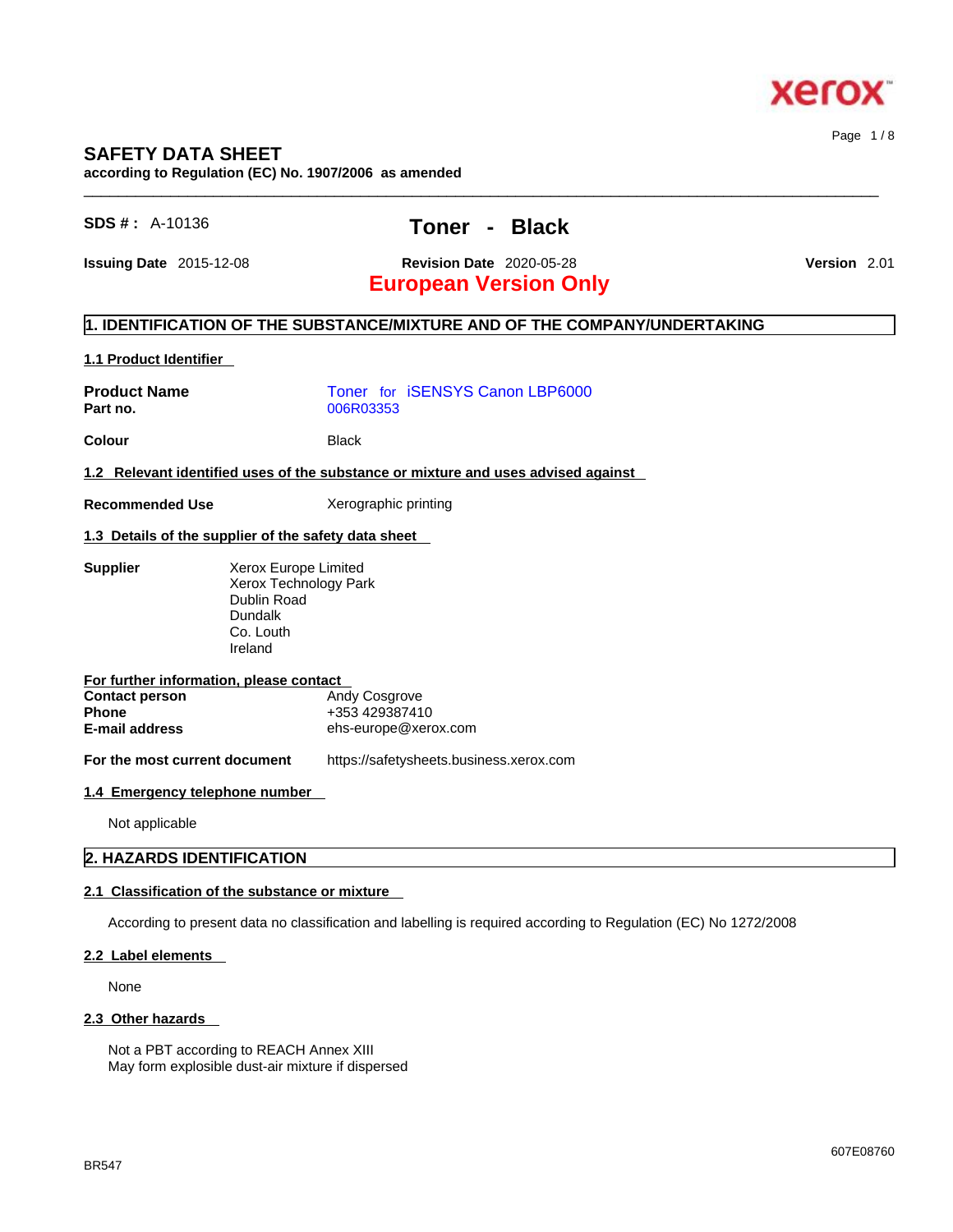# **SDS # :** A-10136 **Toner - Black**

 $\_$  ,  $\_$  ,  $\_$  ,  $\_$  ,  $\_$  ,  $\_$  ,  $\_$  ,  $\_$  ,  $\_$  ,  $\_$  ,  $\_$  ,  $\_$  ,  $\_$  ,  $\_$  ,  $\_$  ,  $\_$  ,  $\_$  ,  $\_$  ,  $\_$  ,  $\_$  ,  $\_$  ,  $\_$  ,  $\_$  ,  $\_$  ,  $\_$  ,  $\_$  ,  $\_$  ,  $\_$  ,  $\_$  ,  $\_$  ,  $\_$  ,  $\_$  ,  $\_$  ,  $\_$  ,  $\_$  ,  $\_$  ,  $\_$  ,

 $\_$  ,  $\_$  ,  $\_$  ,  $\_$  ,  $\_$  ,  $\_$  ,  $\_$  ,  $\_$  ,  $\_$  ,  $\_$  ,  $\_$  ,  $\_$  ,  $\_$  ,  $\_$  ,  $\_$  ,  $\_$  ,  $\_$  ,  $\_$  ,  $\_$  ,  $\_$  ,  $\_$  ,  $\_$  ,  $\_$  ,  $\_$  ,  $\_$  ,  $\_$  ,  $\_$  ,  $\_$  ,  $\_$  ,  $\_$  ,  $\_$  ,  $\_$  ,  $\_$  ,  $\_$  ,  $\_$  ,  $\_$  ,  $\_$  , **Issuing Date** 2015-12-08 **Revision Date** 2020-05-28 **Version** 2.01

Page 2 / 8

#### **3. COMPOSITION/INFORMATION ON INGREDIENTS**

#### **3.2 Mixtures**

| <b>Chemical Name</b>         | Weight % | <b>CAS No.</b> | <b>EC-No</b> | Classification (Reg.)<br>1272/2008) | Hazard<br><b>Statements</b> | <b>REACH Registration</b><br><b>Number</b> |
|------------------------------|----------|----------------|--------------|-------------------------------------|-----------------------------|--------------------------------------------|
| Styrene / acrylate copolymer | 40-60    | Proprietary    | Not listed   | $- -$                               |                             | $\sim$ $\sim$                              |
| Magnetite                    | 40-50    | 1317-61-9      | 215-277-5    | $\sim$ $\sim$                       | $\overline{\phantom{m}}$    | 01-2119457646-28-0021                      |
| Wax                          | 1-5      | Proprietary    | Not listed   | $\sim$ $\sim$                       | --                          |                                            |
| Silica                       | 1-3      | 67762-90-7     | Not listed   | $\sim$ $\sim$                       | $- -$                       | $- -$                                      |
| Metal complex dye            | < 1.0    | 42405-40-3     | 403-360-0    | Flam, Sol. 1                        | H <sub>228</sub>            | --                                         |
|                              |          |                |              | Acute Tox 4                         | H302                        |                                            |
|                              |          |                |              | Aquatic Acute 1                     | H400                        |                                            |
|                              |          |                |              | Aquatic Chronic 1                   | H410                        |                                            |

# **Full text of H- statements: see section 16**

**Note**

"--" indicates no classification or hazard statements apply.

Components marked as "Not Listed" are exempt from registration.

Where no REACH registration number is listed, it is considered confidential to the Only Representative.

#### **4. FIRST AID MEASURES**

#### **4.1 Description of first aid measures**

| Show this safety data sheet to the doctor in attendance.<br>Immediately flush with plenty of water. After initial flushing, remove any contact lenses and<br>Eye contact<br>continue flushing for at least 15 minutes<br>Wash skin with soap and water<br><b>Skin contact</b><br>Move to fresh air<br><b>Inhalation</b><br>Rinse mouth with water and afterwards drink plenty of water or milk<br>Ingestion<br>4.2 Most important symptoms and effects, both acute and delayed<br>Acute toxicity<br>No known effect<br><b>Eyes</b><br>No known effect<br><b>Skin</b><br><b>Inhalation</b><br>No known effect<br>No known effect<br>Ingestion<br><b>Chronic effects</b><br>No known effects under normal use conditions<br><b>Chronic toxicity</b><br><b>Main symptoms</b><br>Overexposure may cause: |
|------------------------------------------------------------------------------------------------------------------------------------------------------------------------------------------------------------------------------------------------------------------------------------------------------------------------------------------------------------------------------------------------------------------------------------------------------------------------------------------------------------------------------------------------------------------------------------------------------------------------------------------------------------------------------------------------------------------------------------------------------------------------------------------------------|
|                                                                                                                                                                                                                                                                                                                                                                                                                                                                                                                                                                                                                                                                                                                                                                                                      |
|                                                                                                                                                                                                                                                                                                                                                                                                                                                                                                                                                                                                                                                                                                                                                                                                      |
|                                                                                                                                                                                                                                                                                                                                                                                                                                                                                                                                                                                                                                                                                                                                                                                                      |
|                                                                                                                                                                                                                                                                                                                                                                                                                                                                                                                                                                                                                                                                                                                                                                                                      |
|                                                                                                                                                                                                                                                                                                                                                                                                                                                                                                                                                                                                                                                                                                                                                                                                      |
|                                                                                                                                                                                                                                                                                                                                                                                                                                                                                                                                                                                                                                                                                                                                                                                                      |
|                                                                                                                                                                                                                                                                                                                                                                                                                                                                                                                                                                                                                                                                                                                                                                                                      |
|                                                                                                                                                                                                                                                                                                                                                                                                                                                                                                                                                                                                                                                                                                                                                                                                      |
|                                                                                                                                                                                                                                                                                                                                                                                                                                                                                                                                                                                                                                                                                                                                                                                                      |
|                                                                                                                                                                                                                                                                                                                                                                                                                                                                                                                                                                                                                                                                                                                                                                                                      |
|                                                                                                                                                                                                                                                                                                                                                                                                                                                                                                                                                                                                                                                                                                                                                                                                      |
|                                                                                                                                                                                                                                                                                                                                                                                                                                                                                                                                                                                                                                                                                                                                                                                                      |
|                                                                                                                                                                                                                                                                                                                                                                                                                                                                                                                                                                                                                                                                                                                                                                                                      |
|                                                                                                                                                                                                                                                                                                                                                                                                                                                                                                                                                                                                                                                                                                                                                                                                      |
|                                                                                                                                                                                                                                                                                                                                                                                                                                                                                                                                                                                                                                                                                                                                                                                                      |
| mild respiratory irritation similar to nuisance dust.                                                                                                                                                                                                                                                                                                                                                                                                                                                                                                                                                                                                                                                                                                                                                |
| 4.3 Indication of immediate medical attention and special treatment needed                                                                                                                                                                                                                                                                                                                                                                                                                                                                                                                                                                                                                                                                                                                           |
| <b>Protection of first-aiders</b><br>No special protective equipment required                                                                                                                                                                                                                                                                                                                                                                                                                                                                                                                                                                                                                                                                                                                        |
| Treat symptomatically<br>Notes to physician                                                                                                                                                                                                                                                                                                                                                                                                                                                                                                                                                                                                                                                                                                                                                          |

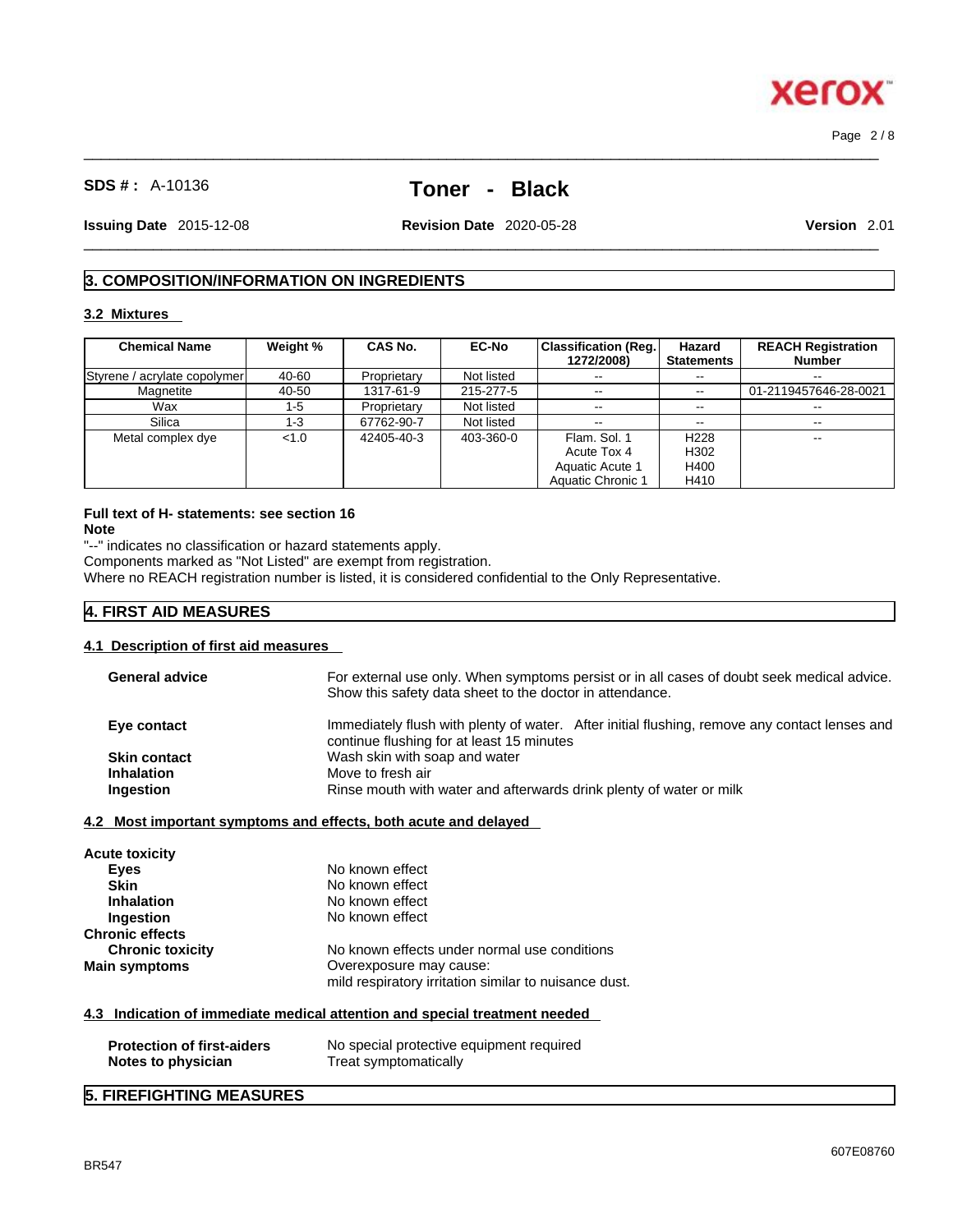# xero

Page 3 / 8

**SDS # :** A-10136 **Toner - Black**

**Issuing Date** 2015-12-08 **Revision Date** 2020-05-28 **Version** 2.01

 $\_$  ,  $\_$  ,  $\_$  ,  $\_$  ,  $\_$  ,  $\_$  ,  $\_$  ,  $\_$  ,  $\_$  ,  $\_$  ,  $\_$  ,  $\_$  ,  $\_$  ,  $\_$  ,  $\_$  ,  $\_$  ,  $\_$  ,  $\_$  ,  $\_$  ,  $\_$  ,  $\_$  ,  $\_$  ,  $\_$  ,  $\_$  ,  $\_$  ,  $\_$  ,  $\_$  ,  $\_$  ,  $\_$  ,  $\_$  ,  $\_$  ,  $\_$  ,  $\_$  ,  $\_$  ,  $\_$  ,  $\_$  ,  $\_$  ,

 $\_$  ,  $\_$  ,  $\_$  ,  $\_$  ,  $\_$  ,  $\_$  ,  $\_$  ,  $\_$  ,  $\_$  ,  $\_$  ,  $\_$  ,  $\_$  ,  $\_$  ,  $\_$  ,  $\_$  ,  $\_$  ,  $\_$  ,  $\_$  ,  $\_$  ,  $\_$  ,  $\_$  ,  $\_$  ,  $\_$  ,  $\_$  ,  $\_$  ,  $\_$  ,  $\_$  ,  $\_$  ,  $\_$  ,  $\_$  ,  $\_$  ,  $\_$  ,  $\_$  ,  $\_$  ,  $\_$  ,  $\_$  ,  $\_$  ,

#### **5.1 Extinguishing media**

**Suitable extinguishing media** Use water spray or fog; do not use straight streams, Foam

**Unsuitable extinguishing media** Do not use a solid water stream as it may scatterand spread fire

#### **5.2 Special hazards arising from the substance or mixture**

Fine dust dispersed in air, in sufficient concentrations, and in the presence of an ignition source is a potential dust explosion hazard

**Hazardous combustion products**Hazardous decomposition products due to incomplete combustion, Carbon oxides, Nitrogen oxides (NOx)

#### **5.3 Advice for fire-fighters**

In the event of fire and/or explosion do not breathe fumes. Wear fire/flame resistant/retardant clothing. Use self-contained pressure-demand breathing apparatus if needed to prevent exposure to smoke or airborne toxins. Wear self-contained breathing apparatus and protective suit.

#### **Other information**

| <b>Flammability</b> | Not flammable  |
|---------------------|----------------|
| <b>Flash point</b>  | Not applicable |

#### **6. ACCIDENTAL RELEASE MEASURES**

#### **6.1 Personal precautions, protective equipment and emergency procedures**

Avoid breathing dust

#### **6.2 Environmental precautions**

Although toner is not an aquatic toxin, microplastics may be a physical hazard to aquatic life and should not be allowed to enter drains, sewers, or waterways

#### **6.3 Methods and material for containment and cleaning up**

| <b>Methods for containment</b> | Prevent dust cloud                                                                |
|--------------------------------|-----------------------------------------------------------------------------------|
| Methods for cleaning up        | Use a vacuum cleaner to remove excess, then wash with COLD water. Hot water fuses |
|                                | the toner making it difficult to remove                                           |

#### **6.4 Reference to other sections**

See section 12 for additional ecological information See Section 13 for additional information

#### **7. HANDLING AND STORAGE**

#### **7.1 Precautions for safe handling**

Handle in accordance with good industrial hygiene and safety practice, Avoid dust accumulation in enclosed space, Prevent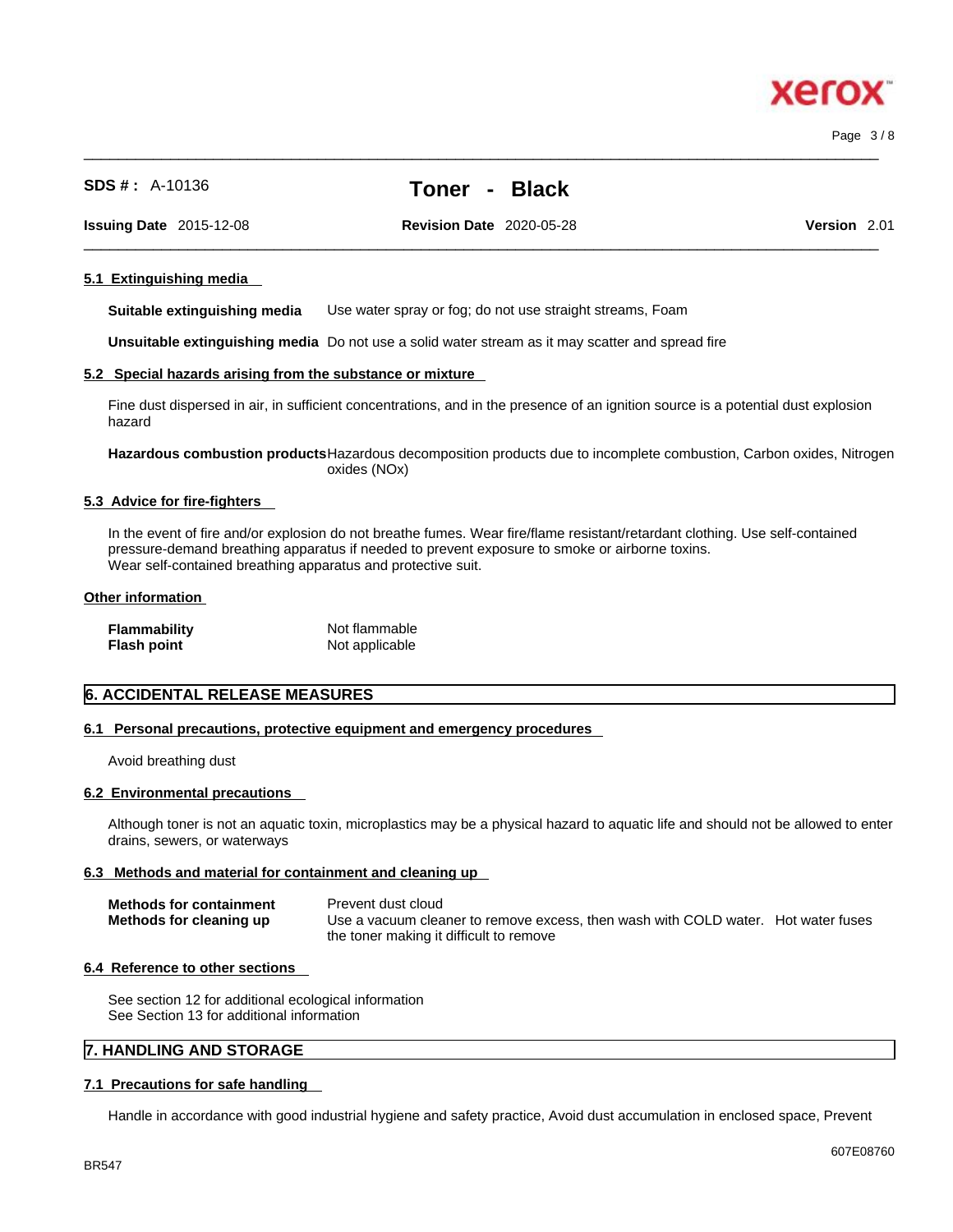## **Hygiene measures** None under normal use conditions **7.2 Conditions for safe storage, including any incompatibilities** Keep container tightly closed in a dry and well-ventilated place, Store at room temperature **7.3 Specific end uses**  Xerographic printing **8. EXPOSURE CONTROLS/PERSONAL PROTECTION 8.1 Control parameters Xerox Exposure Limit**  $2.5 \text{ mg/m}^3$  (total dust) **Xerox Exposure Limit** 0.4 mg/m<sup>3</sup> (respirable dust) **8.2 Exposure controls Engineering measures** None under normal use conditions **Personal protective equipment Eye/face protection** No special protective equipment required **Hand protection No special protective equipment required**<br>**Skin and body protection No special protective equipment required Skin and body protection** No special protective equipment required<br> **Respiratory protection** No special protective equipment required **Respiratory protection** No special protective equipment required<br> **Thermal hazards** None under normal processing **Thermal hazards** None under normal processing **Environmental Exposure Controls Environmental Exposure Controls**  Keep out of drains, sewers, ditches and waterways **9. PHYSICAL AND CHEMICAL PROPERTIES**

### **9.1 Information on basic physical and chemical properties**

| Appearance<br><b>Physical state</b><br>Colour                                            | Powder<br>Solid<br><b>Black</b>                   | Odour<br><b>Odour threshold</b><br>рH | Faint<br>Not applicable<br>Not applicable |
|------------------------------------------------------------------------------------------|---------------------------------------------------|---------------------------------------|-------------------------------------------|
| <b>Flash point</b>                                                                       | Not applicable                                    |                                       |                                           |
| <b>Melting / Freezing Point</b><br><b>Boiling point/boiling range</b><br>Softening point | Not applicable<br>Not applicable<br>49 - 60 °C    | $120 - 140$ °F                        |                                           |
| <b>Evaporation rate</b><br><b>Flammability</b><br><b>Flammability Limits in Air</b>      | Not applicable<br>Not flammable<br>Not applicable |                                       |                                           |

dust cloud

# **SDS # :** A-10136 **Toner - Black**

 $\_$  ,  $\_$  ,  $\_$  ,  $\_$  ,  $\_$  ,  $\_$  ,  $\_$  ,  $\_$  ,  $\_$  ,  $\_$  ,  $\_$  ,  $\_$  ,  $\_$  ,  $\_$  ,  $\_$  ,  $\_$  ,  $\_$  ,  $\_$  ,  $\_$  ,  $\_$  ,  $\_$  ,  $\_$  ,  $\_$  ,  $\_$  ,  $\_$  ,  $\_$  ,  $\_$  ,  $\_$  ,  $\_$  ,  $\_$  ,  $\_$  ,  $\_$  ,  $\_$  ,  $\_$  ,  $\_$  ,  $\_$  ,  $\_$  ,

 $\_$  ,  $\_$  ,  $\_$  ,  $\_$  ,  $\_$  ,  $\_$  ,  $\_$  ,  $\_$  ,  $\_$  ,  $\_$  ,  $\_$  ,  $\_$  ,  $\_$  ,  $\_$  ,  $\_$  ,  $\_$  ,  $\_$  ,  $\_$  ,  $\_$  ,  $\_$  ,  $\_$  ,  $\_$  ,  $\_$  ,  $\_$  ,  $\_$  ,  $\_$  ,  $\_$  ,  $\_$  ,  $\_$  ,  $\_$  ,  $\_$  ,  $\_$  ,  $\_$  ,  $\_$  ,  $\_$  ,  $\_$  ,  $\_$  ,

**Issuing Date** 2015-12-08 **Revision Date** 2020-05-28 **Version** 2.01

Page 4 / 8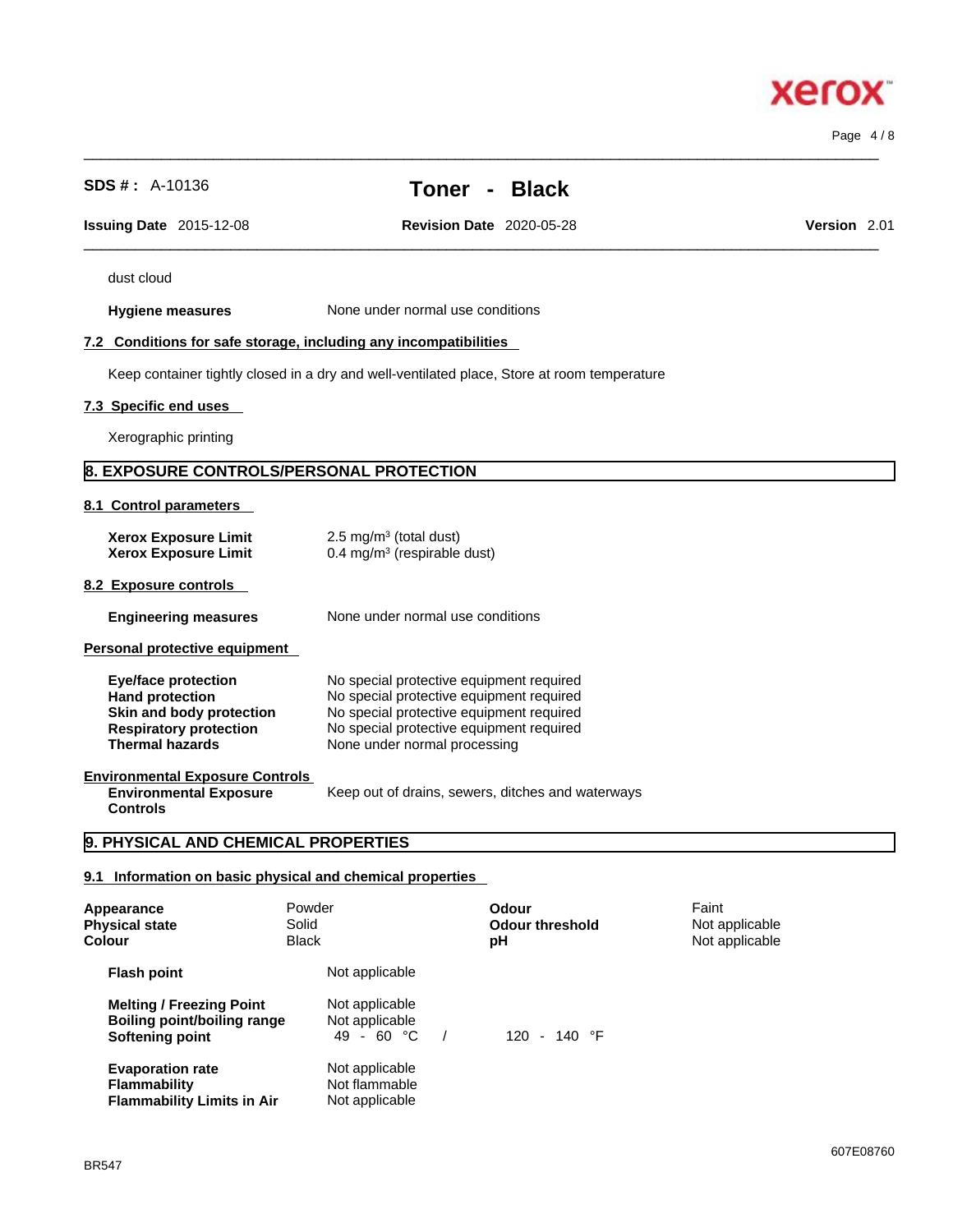# **Xerox**

Page 5 / 8

**SDS # :** A-10136 **Toner - Black**

 $\_$  ,  $\_$  ,  $\_$  ,  $\_$  ,  $\_$  ,  $\_$  ,  $\_$  ,  $\_$  ,  $\_$  ,  $\_$  ,  $\_$  ,  $\_$  ,  $\_$  ,  $\_$  ,  $\_$  ,  $\_$  ,  $\_$  ,  $\_$  ,  $\_$  ,  $\_$  ,  $\_$  ,  $\_$  ,  $\_$  ,  $\_$  ,  $\_$  ,  $\_$  ,  $\_$  ,  $\_$  ,  $\_$  ,  $\_$  ,  $\_$  ,  $\_$  ,  $\_$  ,  $\_$  ,  $\_$  ,  $\_$  ,  $\_$  ,

**Issuing Date** 2015-12-08 **Revision Date** 2020-05-28 **Version** 2.01

 $\_$  ,  $\_$  ,  $\_$  ,  $\_$  ,  $\_$  ,  $\_$  ,  $\_$  ,  $\_$  ,  $\_$  ,  $\_$  ,  $\_$  ,  $\_$  ,  $\_$  ,  $\_$  ,  $\_$  ,  $\_$  ,  $\_$  ,  $\_$  ,  $\_$  ,  $\_$  ,  $\_$  ,  $\_$  ,  $\_$  ,  $\_$  ,  $\_$  ,  $\_$  ,  $\_$  ,  $\_$  ,  $\_$  ,  $\_$  ,  $\_$  ,  $\_$  ,  $\_$  ,  $\_$  ,  $\_$  ,  $\_$  ,  $\_$  ,

| <b>Explosive Limits</b>          | No data available                                                                                                                           |
|----------------------------------|---------------------------------------------------------------------------------------------------------------------------------------------|
| Vapour pressure                  | Not applicable                                                                                                                              |
| Vapour density                   | Not applicable                                                                                                                              |
| <b>Specific gravity</b>          | $-2$                                                                                                                                        |
| <b>Water solubility</b>          | Negligible                                                                                                                                  |
| <b>Partition coefficient</b>     | Not applicable                                                                                                                              |
| <b>Autoignition temperature</b>  | Not applicable                                                                                                                              |
| <b>Decomposition temperature</b> | Not determined                                                                                                                              |
| <b>Viscosity</b>                 | Not applicable                                                                                                                              |
| <b>Explosive properties</b>      | Fine dust dispersed in air, in sufficient concentrations, and in the presence of an ignition<br>source is a potential dust explosion hazard |
| <b>Oxidising properties</b>      | Not applicable                                                                                                                              |
| 9.2 Other information            |                                                                                                                                             |
| N <sub>1</sub>                   |                                                                                                                                             |

None

#### **10. STABILITY AND REACTIVITY**

#### **10.1 Reactivity**

No dangerous reaction known under conditions of normal use

#### **10.2 Chemical stability**

Stable under normal conditions

#### **10.3 Possibility of hazardous reactions**

| <b>Hazardous reactions</b>      | None under normal processing            |
|---------------------------------|-----------------------------------------|
| <b>Hazardous polymerisation</b> | Hazardous polymerisation does not occur |

#### **10.4 Conditions to avoid**

Prevent dust cloud, Fine dust dispersed in air, in sufficient concentrations, and in the presence of an ignition source is a potential dust explosion hazard

#### **10.5 Incompatible Materials**

None

#### **10.6 Hazardous decomposition products**

None under normal use

#### **11. TOXICOLOGICAL INFORMATION**

*The toxicity data noted below is based on the test results of similar reprographic materials.* 

#### **11.1 Information on toxicological effects**

#### **Acute toxicity**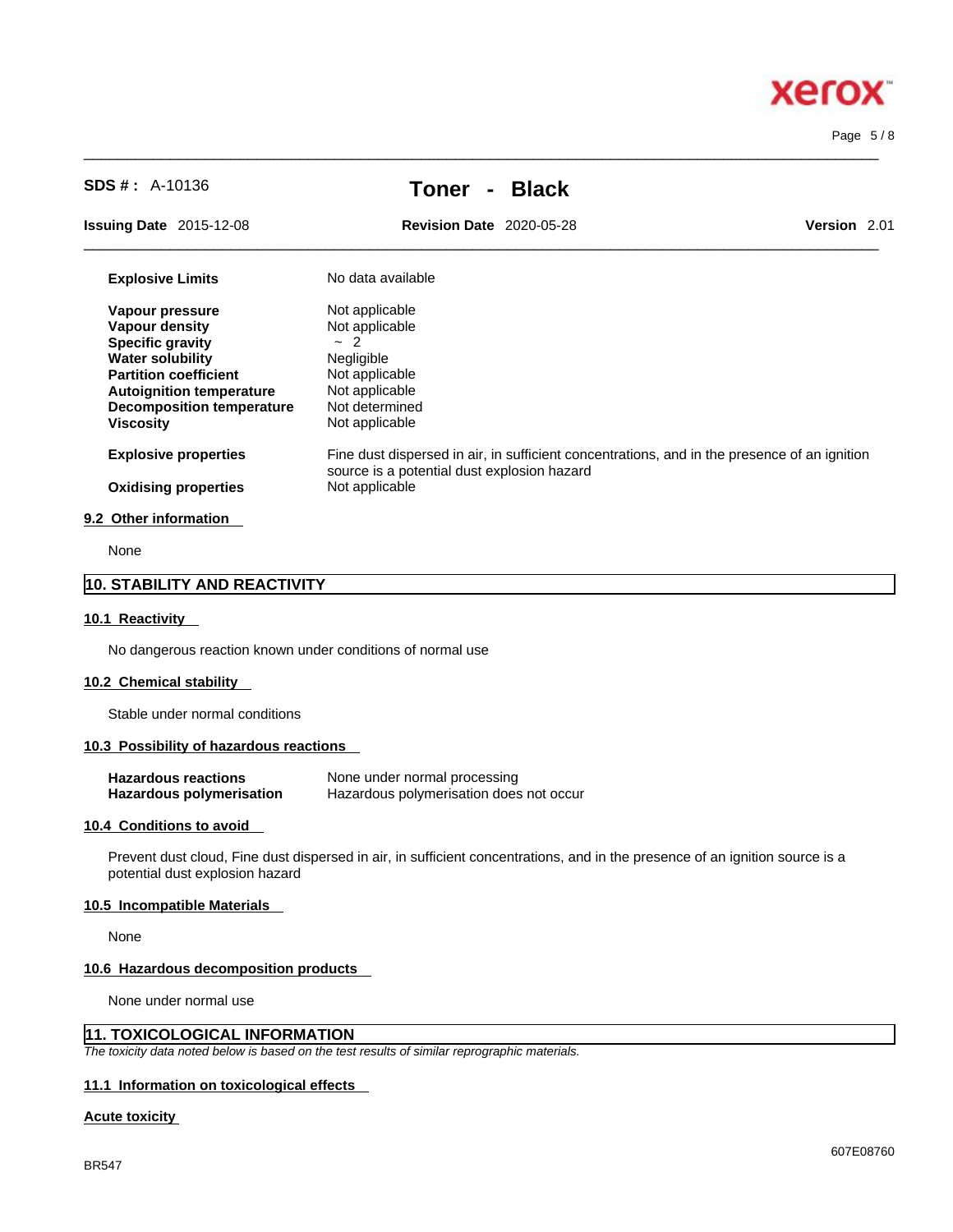

Page 6 / 8

| $SDS # : A-10136$                                        | Toner - Black                                                             |              |  |  |
|----------------------------------------------------------|---------------------------------------------------------------------------|--------------|--|--|
| <b>Issuing Date 2015-12-08</b>                           | <b>Revision Date 2020-05-28</b>                                           | Version 2.01 |  |  |
| Product Information                                      |                                                                           |              |  |  |
| <b>Irritation</b>                                        | No skin irritation, No eye irritation                                     |              |  |  |
| Oral LD50                                                | $> 5$ g/kg (rat)                                                          |              |  |  |
| Dermal LD50                                              | $> 5$ g/kg (rabbit)                                                       |              |  |  |
| <b>LC50 Inhalation</b>                                   | $> 5$ mg/L (rat, 4 hr)                                                    |              |  |  |
| <b>Chronic toxicity</b>                                  |                                                                           |              |  |  |
| Product Information                                      |                                                                           |              |  |  |
| <b>Chronic effects</b>                                   | No known effects under normal use conditions                              |              |  |  |
| Carcinogenicity                                          | Not classifiable as a human carcinogen                                    |              |  |  |
| <b>Other toxic effects</b>                               |                                                                           |              |  |  |
| Product Information                                      |                                                                           |              |  |  |
| <b>Sensitisation</b>                                     | No sensitisation responses were observed                                  |              |  |  |
| <b>Mutagenic effects</b>                                 | Not mutagenic in AMES Test                                                |              |  |  |
| <b>Reproductive toxicity</b>                             | This product does not contain any known or suspected reproductive hazards |              |  |  |
| <b>Target organ effects</b>                              | None known                                                                |              |  |  |
| Other adverse effects                                    | None known                                                                |              |  |  |
| <b>Aspiration Hazard</b>                                 | Not applicable                                                            |              |  |  |
| 11.2 Information on other hazards                        |                                                                           |              |  |  |
| Endocrine disrupting properties No information available |                                                                           |              |  |  |

 $\_$  ,  $\_$  ,  $\_$  ,  $\_$  ,  $\_$  ,  $\_$  ,  $\_$  ,  $\_$  ,  $\_$  ,  $\_$  ,  $\_$  ,  $\_$  ,  $\_$  ,  $\_$  ,  $\_$  ,  $\_$  ,  $\_$  ,  $\_$  ,  $\_$  ,  $\_$  ,  $\_$  ,  $\_$  ,  $\_$  ,  $\_$  ,  $\_$  ,  $\_$  ,  $\_$  ,  $\_$  ,  $\_$  ,  $\_$  ,  $\_$  ,  $\_$  ,  $\_$  ,  $\_$  ,  $\_$  ,  $\_$  ,  $\_$  ,

#### **12. ECOLOGICAL INFORMATION**

#### **12.1 Toxicity**

EC50/72h/algae = >1000 mg/L

#### **12.2 Persistence and degradability**

Not readily biodegradable

#### **12.3 Bioaccumulative potential**

Bioaccumulation is unlikely

#### **12.4 Mobility in soil**

Insoluble in water

#### **12.5 Results of PBT and vPvB assessment**

Not a PBT according to REACH Annex XIII

#### **12.6 Endocrine disrupting properties**

This product does not contain any known or suspected endocrine disruptors

#### **12.7 Other adverse effects**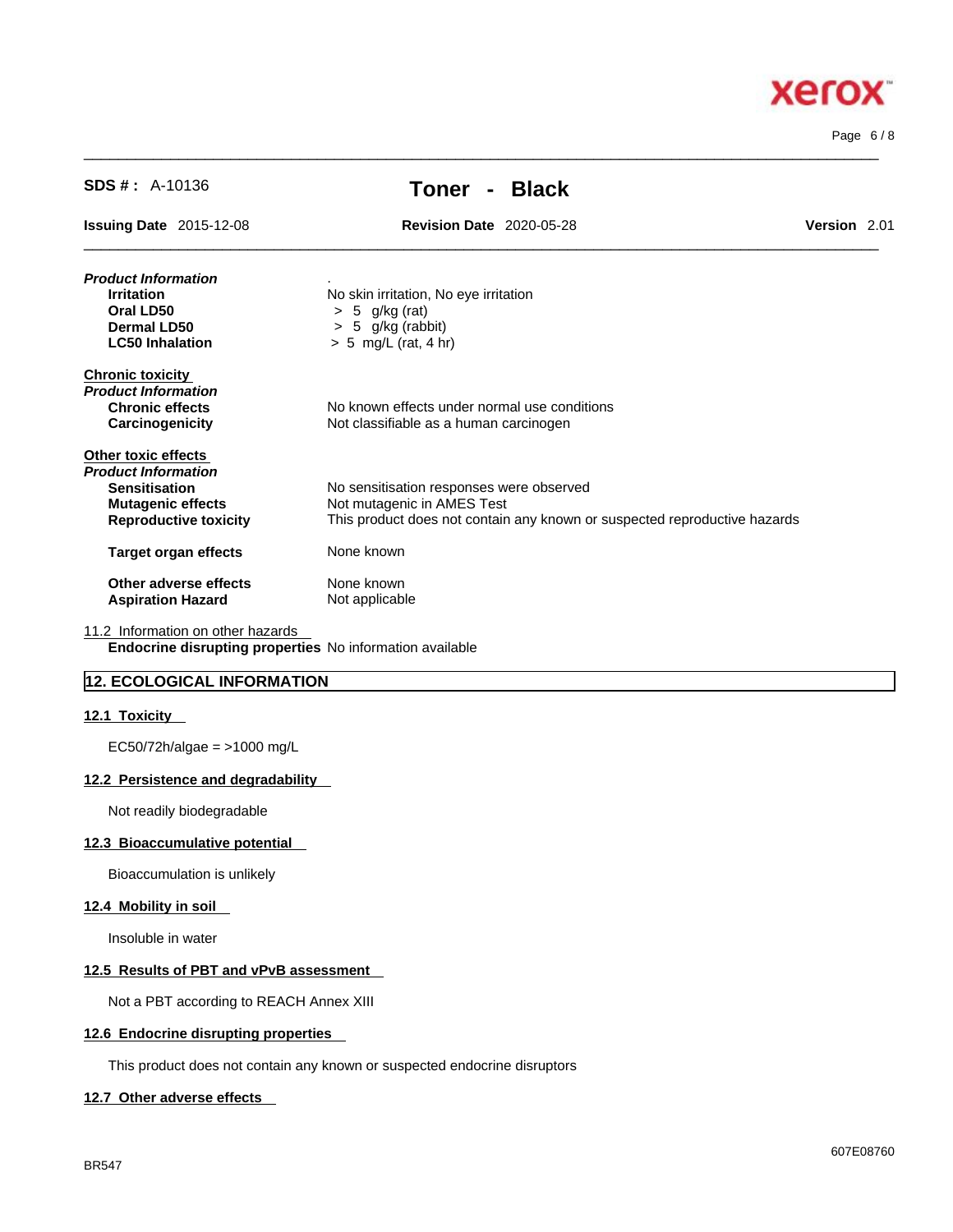# **SDS # :** A-10136 **Toner - Black**

 $\_$  ,  $\_$  ,  $\_$  ,  $\_$  ,  $\_$  ,  $\_$  ,  $\_$  ,  $\_$  ,  $\_$  ,  $\_$  ,  $\_$  ,  $\_$  ,  $\_$  ,  $\_$  ,  $\_$  ,  $\_$  ,  $\_$  ,  $\_$  ,  $\_$  ,  $\_$  ,  $\_$  ,  $\_$  ,  $\_$  ,  $\_$  ,  $\_$  ,  $\_$  ,  $\_$  ,  $\_$  ,  $\_$  ,  $\_$  ,  $\_$  ,  $\_$  ,  $\_$  ,  $\_$  ,  $\_$  ,  $\_$  ,  $\_$  ,

**Issuing Date** 2015-12-08 **Revision Date** 2020-05-28 **Version** 2.01

 $\_$  ,  $\_$  ,  $\_$  ,  $\_$  ,  $\_$  ,  $\_$  ,  $\_$  ,  $\_$  ,  $\_$  ,  $\_$  ,  $\_$  ,  $\_$  ,  $\_$  ,  $\_$  ,  $\_$  ,  $\_$  ,  $\_$  ,  $\_$  ,  $\_$  ,  $\_$  ,  $\_$  ,  $\_$  ,  $\_$  ,  $\_$  ,  $\_$  ,  $\_$  ,  $\_$  ,  $\_$  ,  $\_$  ,  $\_$  ,  $\_$  ,  $\_$  ,  $\_$  ,  $\_$  ,  $\_$  ,  $\_$  ,  $\_$  ,

Although toner is not an aquatic toxin, microplastics may be a physical hazard to aquatic life and should not be allowed to enter drains, sewers, or waterways.

# **13. DISPOSAL CONSIDERATIONS 13.1 Waste treatment methods Waste Disposal Method** Can be landfilled or incinerated, when in compliance with local regulations If incineration is to be carried out, care must be exercised to prevent dust clouds forming. **EWC Waste Disposal No.** 08 03 17\* **Other information** Although toner is not an aquatic toxin, microplastics may be a physical hazard to aquatic life and should not be allowed to enter drains, sewers, or waterways.

#### **14. TRANSPORT INFORMATION**

#### **14.1 UN/ID No**

Not regulated

#### **14.2 Proper shipping name**

Not regulated

#### **14.3 Transport hazard class(es)**

Not classified

#### **14.4 Packing Group**

Not applicable

#### **14.5 Environmental hazards**

Presents little or no hazard to the environment

#### **14.6 Special precautions for users**

No special precautions are needed in handling this material

#### **14.7 Transport in bulk according to MARPOL 73/78 and the IBC Code**

Not applicable

#### **15. REGULATORY INFORMATION**

#### **15.1 Safety, health and environmental regulations/legislation specific for the substance or mixture**

According to present data no classification and labelling is required according to Regulation (EC) No 1272/2008